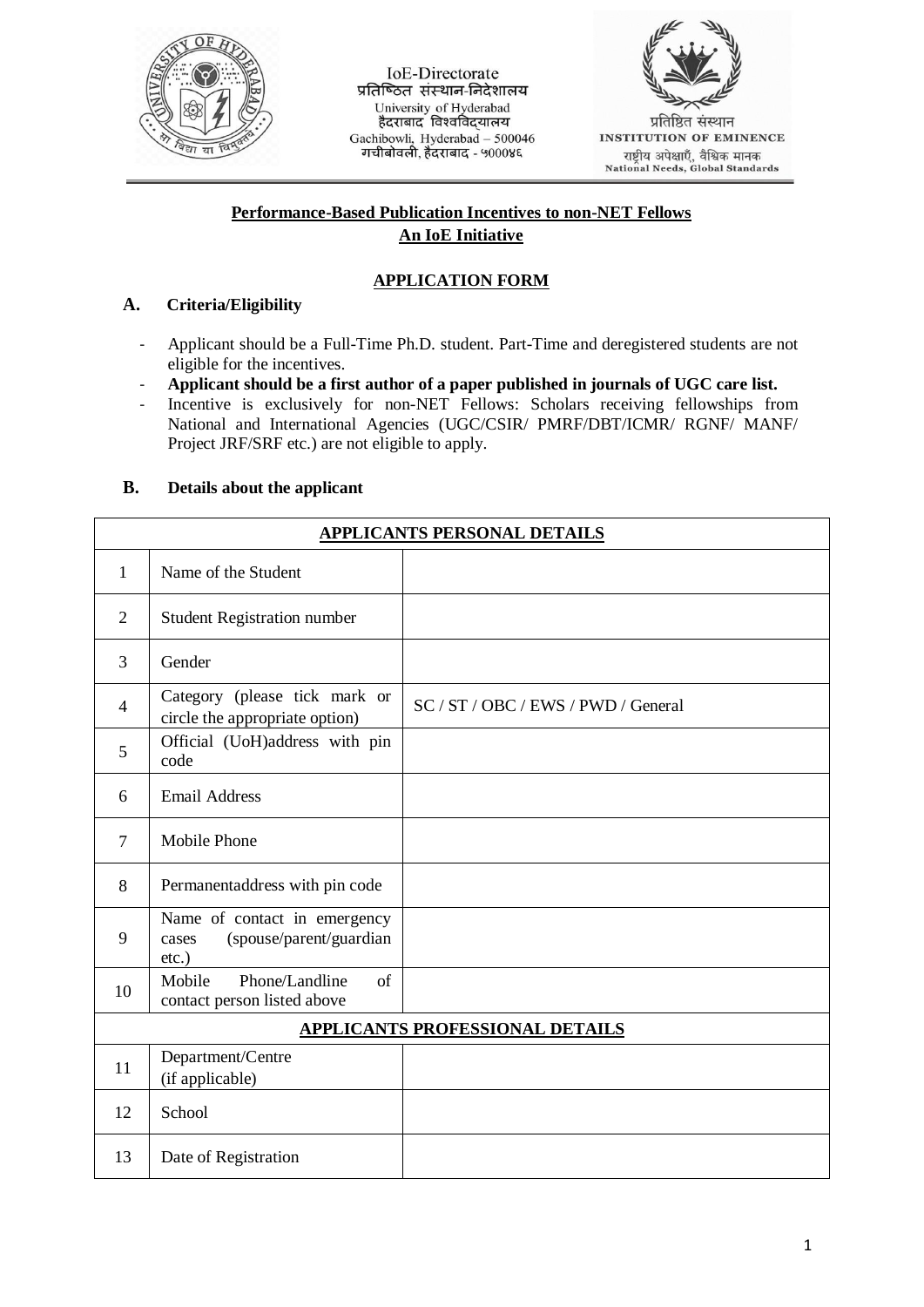| 14                             | Name of Supervisor                                                                         |  |  |  |
|--------------------------------|--------------------------------------------------------------------------------------------|--|--|--|
| 15                             | Field of Specialization                                                                    |  |  |  |
| 16                             | <b>Publication Details</b>                                                                 |  |  |  |
| 17                             | Name of the Journal                                                                        |  |  |  |
| 18                             | Serial No. in the list of UGC care<br>journals (attach evidence)                           |  |  |  |
| 19                             | Date of Publication (Enclose<br>Acceptance letter/Reprint)                                 |  |  |  |
| 20                             | Details of financial assistance<br>received from UoH/ IoE                                  |  |  |  |
| 21                             | Details<br>of performance-based<br>incentives already received from<br>IoE (enclose proof) |  |  |  |
| <b>APPLICANTS BANK DETAILS</b> |                                                                                            |  |  |  |
| 22                             | Name of the Account Holder                                                                 |  |  |  |
| 23                             | <b>Bank Account number</b>                                                                 |  |  |  |
| 24                             | <b>Bank IFSC Code</b>                                                                      |  |  |  |
| 25                             | <b>Bank Branch Address</b>                                                                 |  |  |  |

#### **Declaration from the applicant**

 $I \longrightarrow S/O$ , so applicant for IoE performance-based incentive state that the information provided by me is true to the best of my knowledge. If proved wrong at any stage of study, I am liable for any penalty as per the UoH disciplinary rules. I also state that the information provided by me is proved wrong at a later date I return the financial assistance received from IoE to the University.

I am also aware that the Performance-Based Publication Incentive is given for first author publications and that a full-time scholar is eligible to receive such incentives only twice during the tenure of the course.

If I am availing financial support from any National or International agencies at a later stage, I will communicate the same and withdrawn my IoE fellowship.

Further, I hereby agree that all the papers published by me will duly acknowledge the IoE funding.

Signature of the applicant